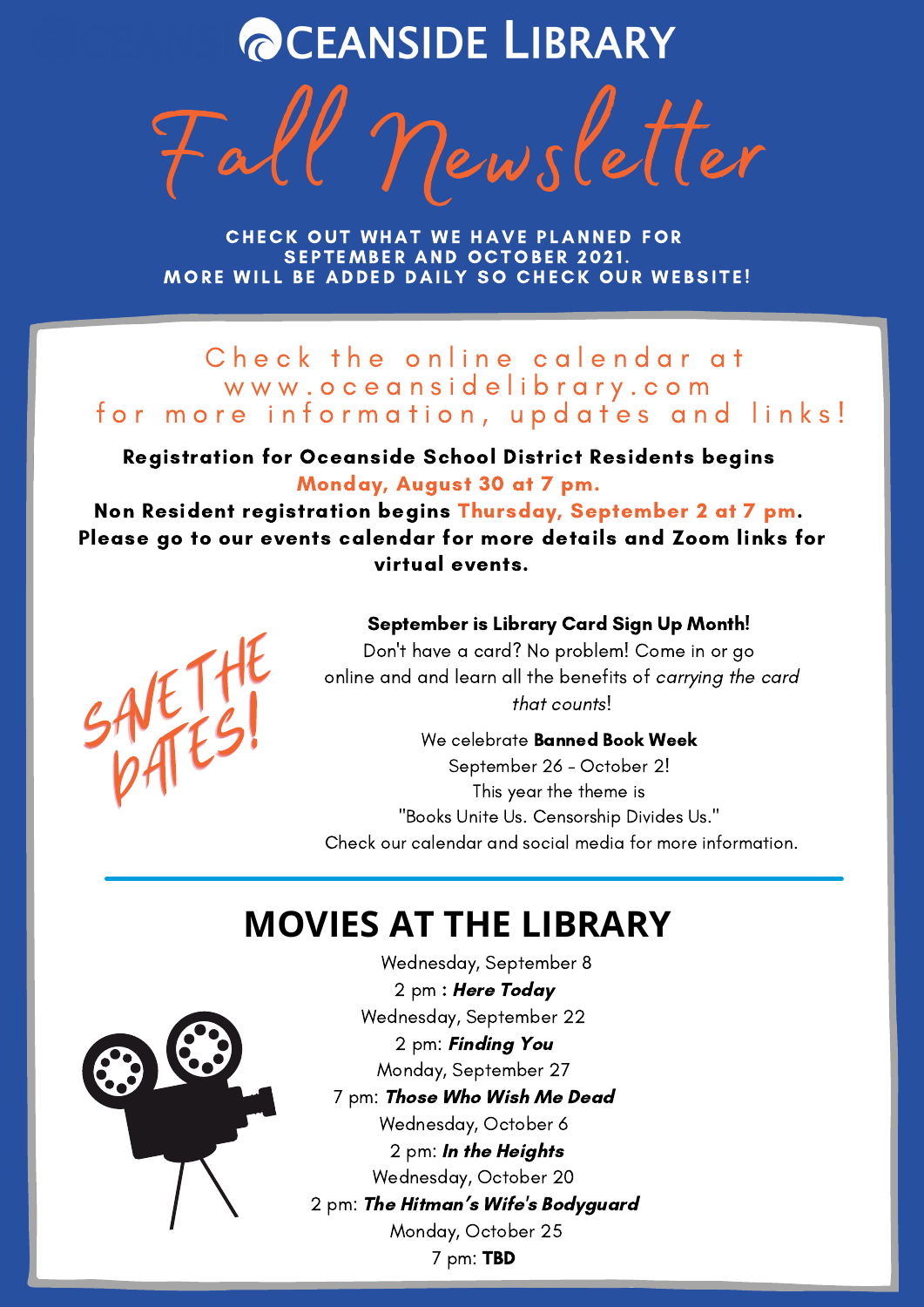Adult Services

CHECK OUR CALENDAR FOR DESCRIPTIONS, LINKS & **REGISTRATIONS** 

## B O O K T A L K S

On the Same Page with Deb and Nay (On Zoom)

Wednesday, September 8 at 7:30 pm Man of the Year by Caroline Louise Walker

#### Wednesday. October 20 at 7:30 pm

The Extraordinary Life of Sam Hell: A Novel by Robert Dugoni

## **AUTHOR VISITS**

#### Meet our authors virtually on Zoom! Caroline Walker Author of Man of the Year

Wednesday, September 22 at 7pm

#### Robert Dugoni

Author of The Extraordinary Life of Sam Hell: A Novel Thursday, October 21 at 7 pm

#### Tracey Lange

Author of We Are the Brennans Thursday, October 28 at 7 pm

### I N S T R U C T I O N A L

#### Defensive Driving: In Person with Empire Safety Council

Registration Required. Fee: \$28 (cash or checks accepted) Checks must be made out to *Empire Safety Council.* Monday and Tuesday, September 20 & 21 from 6 - 9 pm Saturday, October 16 from 10 am - 4 pm

### CRAFTS & COOKING

#### Registration Required for all Programs

Hispanic Heritage Month Empanadas Thursday, September 23 at 7 pm (Virtual) Register for Take-Away kits DIY Faux Leather Earrings (In-Person) Tuesday, September 28 at 7pm Bookshelf Paint Night (Virtual) Thursday, September 30 at 7 pm Autumnal Wreaths (In-Person) Thursday, October 14 at 7 pm

#### Special Needs Halloween Craft

Thursday, October 28 at 7 pm - In Person

Getting Technical: One-on-One Tech Help In Person / Registration Required Thursdays, September 2, 30 and October 28 at 10 am or 11 am September 9, 23 and October 7 at 2 pm or 3 pm

### S O C I A L

Antiques: Show and Tell (Virtual) Monday, October 18 at 7 pm Genealogy Club (Hybrid) Tuesday, September 21 at 7pm Tuesday, October 19 at 7pm Woodcarvers Club (In Person) 3rd Tuesday of the Month from 1-4 pm In Person (Beginners Welcome) Open Canasta & MahJongg (In Person) Every Monday from 10-4

Poetry Chat - In Person Topic: Poems That Look at Things Wednesday, October 6 at 7 pm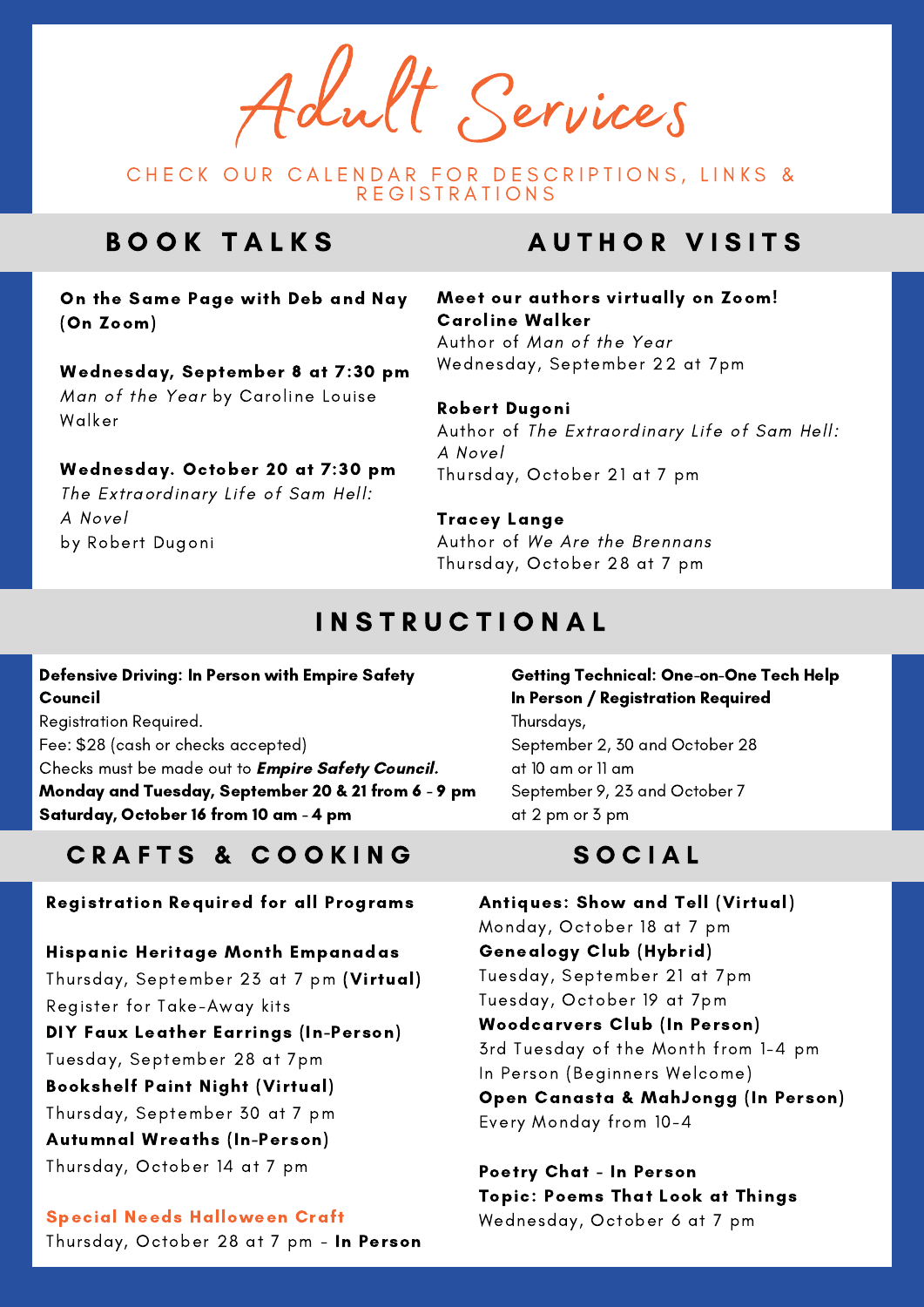Adult Services

CHECK OUR CALENDAR FOR DESCRIPTIONS, LINKS & R E G I S T R A T I O N S

### **LECTURES**

Broadway: From Back Row to Backstage! Wednesday, Sept. 29 at 2 pm - Virtual

Haunted Long Island Mysteries with Author, Kerriann Flanagan Brosky Tuesday, October 26 at 7 pm - In Person

The World of Hammer: Dracula and the Undead Wednesday, October 27 at 2 pm - Virtual

### GARDEN CLUB

Join Oceanside Garden Club for these informative lectures on Zoom!

Bulbs, Corms, Tubers Tuesday, September 14 at 7 pm

A Reassuring Hum Tuesday, October 12 at 7 pm

### HEALTH & FINANCE

The Essentials of Natural Health and Longevity Tuesday, September 14 at 2 pm - In Person

Savvy IRA Planning for Baby Boomers Tuesday, September 14 at 7 pm - Virtual

Stepping On: Fall Prevention Class Fridays, Sept. 10, 17, 24, Oct. 1, 8, 15, 22 From 12:30-2:30 pm - In Person Registration Required

The Truth About Inflammation Tuesday, October 5 at 2 pm - In Person

Medicare Seminars - 2022 Changes Tuesday, October 12 at 7 pm - On Zoom Monday, October 18 at 2 pm - In Person

Child Food Choking Prevention Workshop Wednesday, October 20 at 7 pm - In Person

Smarter Social Security Wednesday, October 27 at 7 pm - In Person

### ZOOM EXERCISE CLASSES

Special Needs Yoga Thursdays, Sept 9 and Oct 7 at 7 pm

Monday Meditation September 13, 27, October 11, 25 at 2 pm

Fit & Fabulous Tuesdays, September 28, October 12, 19, 26, November 9, 16 at 10 am

Chair Yoga Fridays, September 3, 10, 17, 24, October 1, 8, 15, 22, 29 at 11 am

Zumba Gold Thursdays, Sept 2, 9 and 23, Oct 7, 21 at 10 am

Saturday Yoga \*New Time\* September: 11, 18, 25, October: 2, 9, 23 at 9:30 am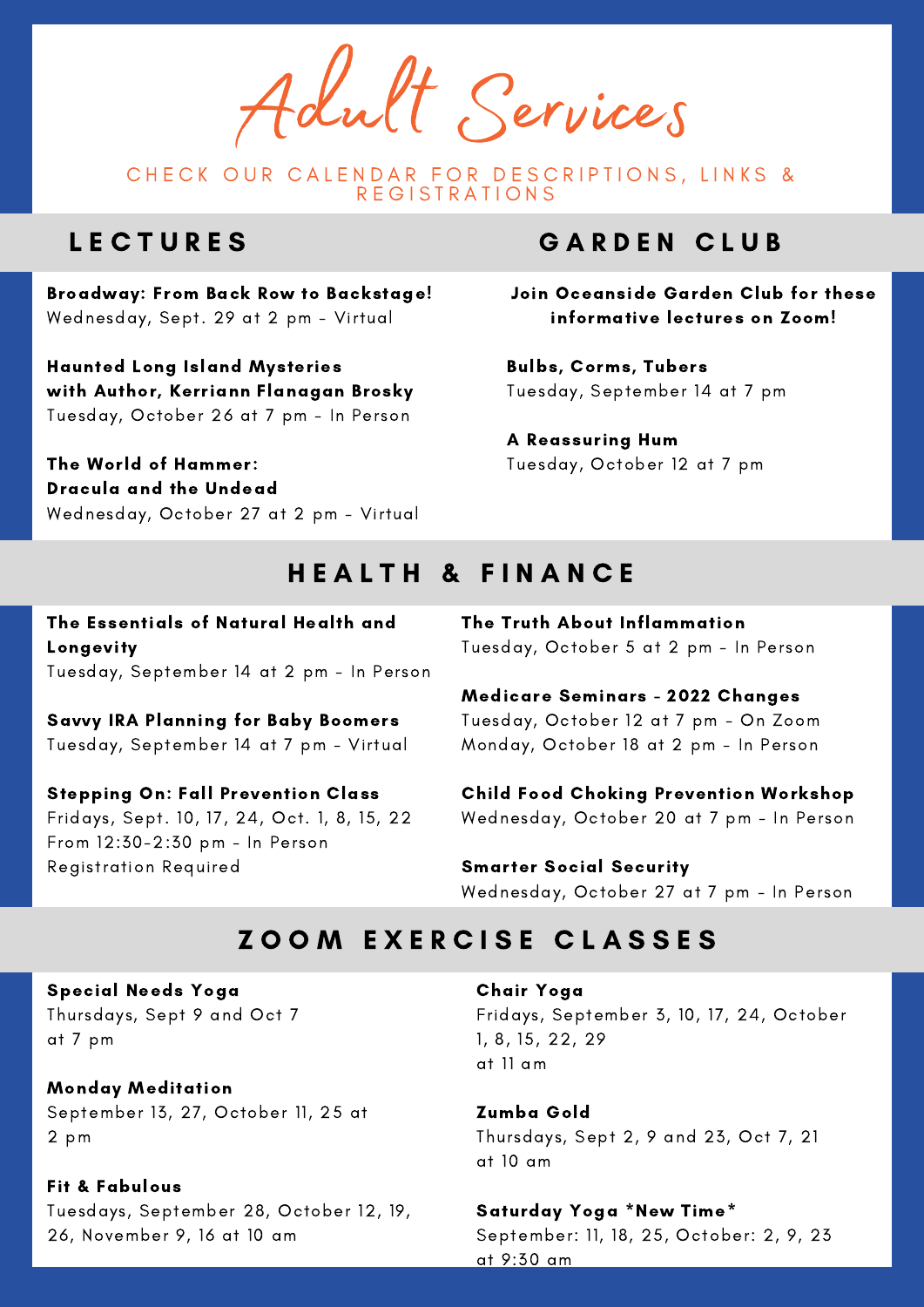Children'  $\int\limits_{\mathsf{les}}\mathsf{geom}$ 

Children must be the age or in the grades specified by the first date of each program you register for.

### EARLY LITERACY

Baby PlayHooray (Ages 6-18 months) In-person Tuesdays, September 21 and 28 at 10 am Tuesdays, October 12, 19, 26 at 10 am

PlayHooray (Ages 15 months-5 years)

In-person Thursdays, September 9, 23, 30 at 10 or 11 am Thursdays, October 7, 14, 21 at 10 or 11 am

Art of the Scientist (Ages 2 **½** - 5 years) In-person Friday, September 10 at 10 am

Mother Goose (Ages 18 months- 3 years) In-person Mondays, at 10 am September 13: Apples October 4: Halloween

Preschool Storytime (Ages 3-5 years) In-person Tuesdays at 10 am September 21: Fall October 19: Favorite Foods

Time for Tots (Ages 18 months- 5 years) In-person Wednesdays, September 15, 22, 29 at 10 or 11 am Wednesdays, October 6, 13, 20 at 10 or 11 am

Intro to Dance & Movement (Ages 18 months - 2 years) In-person Fridays, September 17 and 24 at 10 am Fridays, October 22 and 29 at 10 am

Books to Belly (Ages 3-5 years) In-person Fridays at 10 am September 17: TBA October 15: TBA

Baby Belly Time (Ages 1-5 months) In-person Mondays, September 20; October 18 at 10 am

Fall Storycraft (Ages 3-5 years) In-person Monday, September 27 at 10 am

Art of the Masters (Ages 2 **½** - 5 years) In-person Friday, October 1 at 10 am

Booker's Birthday Bash (Ages 3-5 years) In-person Saturday, October 9 at 11 am

Halloween Storycraft (Ages 3-5 years) In-person Tuesday, October 26 at 4:30 pm

### Full STEAM Ahead!

Storybook STEAM (Grades K-2) In-person Wednesdays, September 22; October 13 at 4:30 pm

Honey Month: Beekeeping (Grades 3-6) In-person Wednesday, September 29 at 4:30 pm

Hands on Techie Fun (Grades 2-6) In-person Thursday, October 14 at 6 pm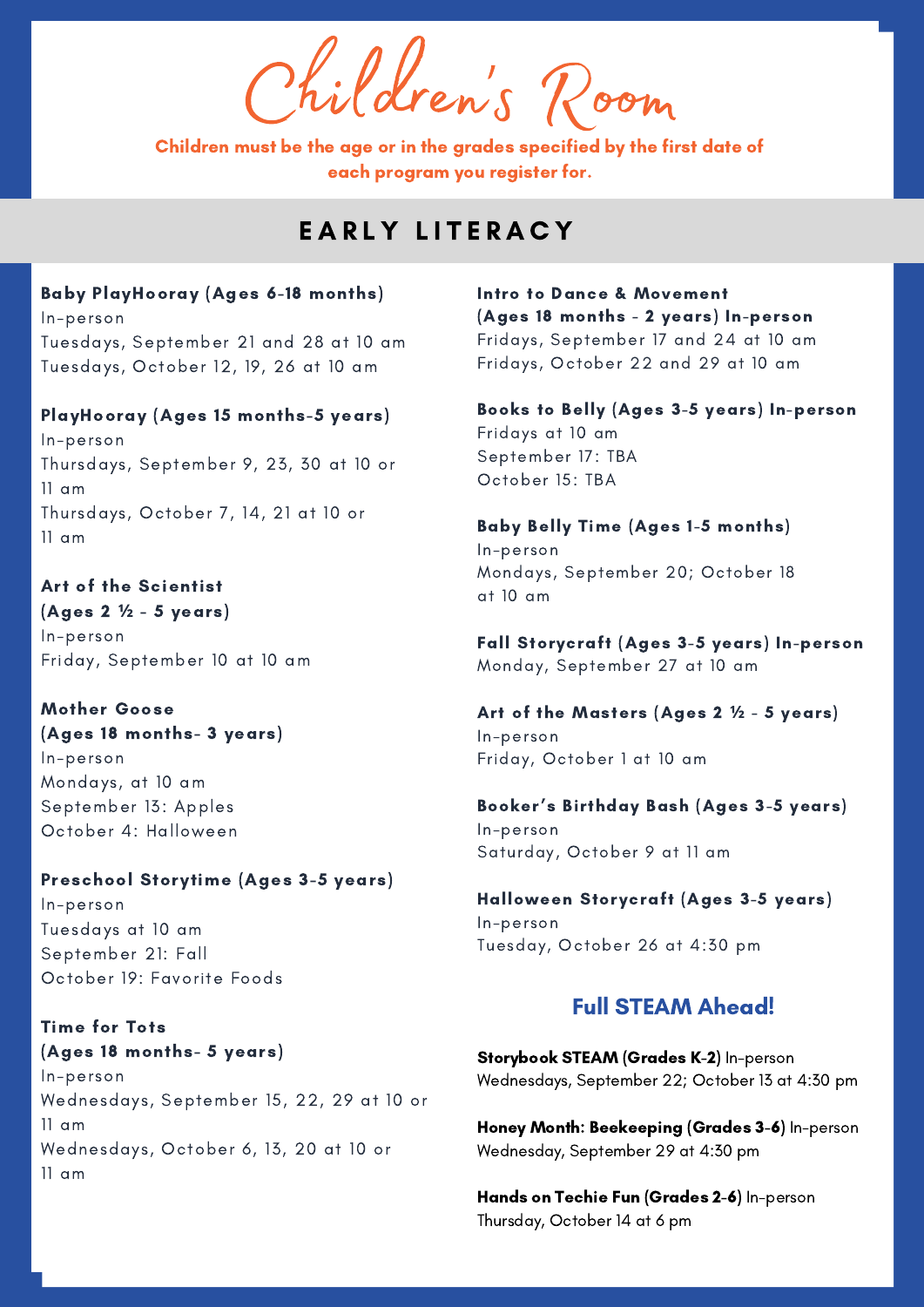Children 's Room Cont.

### CRAFTS, COOKING, & MORE!

Welcome Fall Sign (Grades Pre-K - 6) Take & Make Pickup Begins Wednesday, September 1

National Wildlife Day Craft (Grades 1-6) In-person Thursday, September 9 at 6 pm

Miniature Golf (Ages 4-7 years) In-person Saturday, September 11 at 2 pm

Chipwiches (Grades K-6) In-person Monday, September 13 at 6 pm

Hippo Craft (Grades 1-3) Virtual Tuesday, September 14 at 6 pm

Fall Mason Jar Craft (Grades 3-6) In-person Monday, September 20 at 6 pm

Fall Tree Luminaries (Grades 3-5) In-person Tuesdays, September 21 at 6 pm

Apple Cake Pops (Grades K-6) In-person Wednesday, September 22 at 6 pm

Apple Cake Pops (Grades K-6) Take & Make w/ Pre-recorded Video Pickup Begins Thursday, September 23

Book Club Fun! (Grades K-2) In-person Thursdays, September 23; October 21 at 6 pm

Yoga for Kids (Ages 5-12 years) In-person Fridays, September 24, October 1, 8, 15 at 4 pm

Homemade Chili (Grades 3-6) In-person Monday, September 27 at 6 pm

Q-Tip Painted Dragonfly (Grades 3-5) In-person Tuesday, September 28 at 6 pm

Grilled Cheese & Tomato Sandwiches (Grades 3-6) In-person Monday, October 4 at 6 pm

3D Zebra (Grades 3-5) Virtual Tuesday, October 5 at 6 pm

UFO Craft (Grades 1-3) In-person Tuesday, October 12 at 6 pm

Haunted House (Grades 3-5) In-person Tuesday, October 26 at 6 pm

Skeleton & Spider Web Cupcakes (Grades K-6) In-person Wednesday, October 27 at 6 pm

Skeleton & Spider Web Cupcakes (Grades K-6) Take & Make w/ Pre-recorded Video Pickup Begins Thursday, October 28

Gobbling Goblins Spooky Treats (Grades K-6) In-person Thursday, October 28 at 6 pm

Chocolate Chip Pancakes (Grades K-6) In-person Saturday, October 30 at 10 am